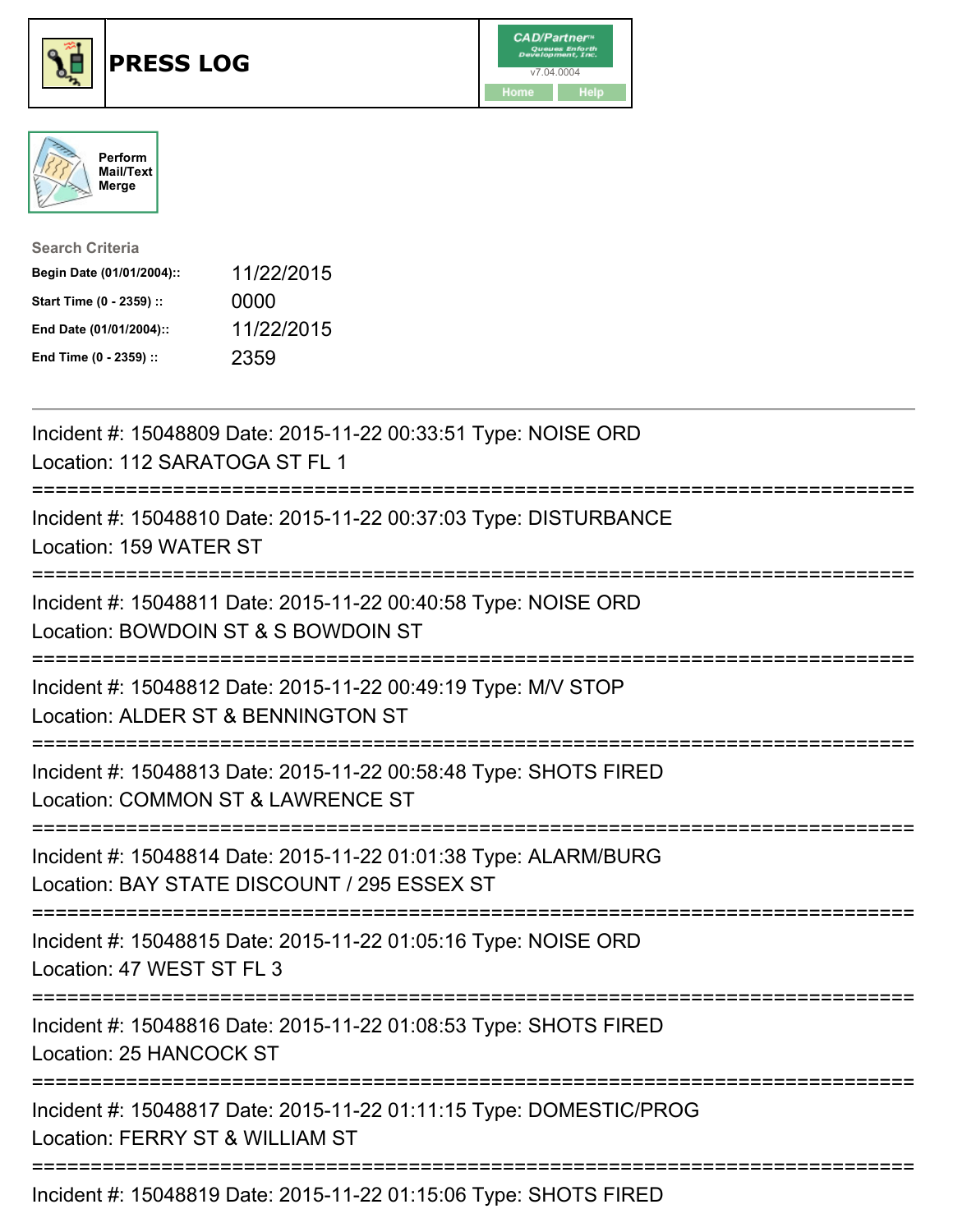| Location: 39 MEDFORD ST                                                                                                      |
|------------------------------------------------------------------------------------------------------------------------------|
| Incident #: 15048818 Date: 2015-11-22 01:15:41 Type: MV/BLOCKING<br>Location: 6 HAVERHILL ST                                 |
| Incident #: 15048820 Date: 2015-11-22 01:19:15 Type: SUS PERS/MV<br>Location: ESSEX ST & NEWBURY ST                          |
| Incident #: 15048821 Date: 2015-11-22 01:21:05 Type: 209A/SERVE<br>Location: 125 LOWELL ST                                   |
| Incident #: 15048822 Date: 2015-11-22 01:24:33 Type: SUICIDE ATTEMPT<br>Location: 125 HANCOCK ST                             |
| Incident #: 15048823 Date: 2015-11-22 01:27:21 Type: SHOTS FIRED<br>Location: BUTLER ST & MARGIN ST                          |
| =========================<br>Incident #: 15048824 Date: 2015-11-22 01:29:11 Type: SUS PERS/MV<br>Location: 14 CURRIER ST     |
| Incident #: 15048825 Date: 2015-11-22 01:30:28 Type: UNWANTEDGUEST<br>Location: 112 MARSTON ST #105                          |
| Incident #: 15048826 Date: 2015-11-22 01:34:10 Type: NOISE ORD<br>Location: 17 CROSBY ST FL 2                                |
| ============================<br>Incident #: 15048827 Date: 2015-11-22 01:41:30 Type: AUTO ACC/UNK PI<br>Location: 6 MASON ST |
| Incident #: 15048828 Date: 2015-11-22 01:43:43 Type: NOISE ORD<br>Location: 107 ANDOVER ST FL 1                              |
| Incident #: 15048829 Date: 2015-11-22 01:44:40 Type: NOISE ORD<br>Location: 112 MARSTON ST #114 FL 1<br>:=================== |
| Incident #: 15048830 Date: 2015-11-22 02:02:49 Type: LOUD NOISE<br>Location: 9 BODWELL ST FL 2                               |
| Incident #: 15048831 Date: 2015-11-22 02:13:10 Type: TOW OF M/V<br>Location: 119 THOREAU WAY                                 |
| Incident #: 15048832 Date: 2015-11-22 02:14:16 Type: TOW OF M/V                                                              |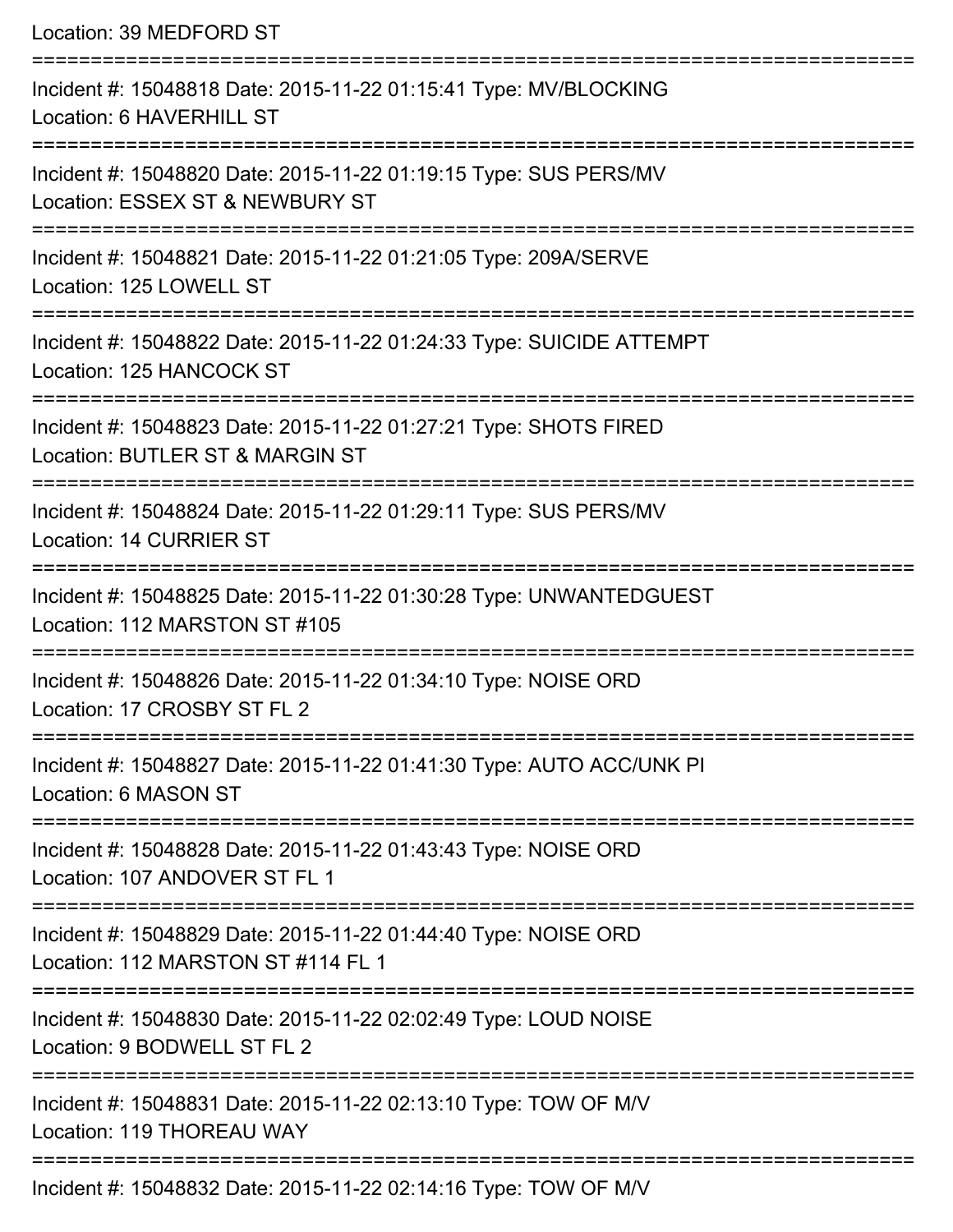| Incident #: 15048834 Date: 2015-11-22 02:33:06 Type: ALARM/BURG<br>Location: 191 PARKER ST                 |
|------------------------------------------------------------------------------------------------------------|
| Incident #: 15048833 Date: 2015-11-22 02:33:46 Type: NOISE ORD<br>Location: 112 MARSTON ST #110            |
| Incident #: 15048835 Date: 2015-11-22 02:43:25 Type: TOW OF M/V<br>Location: 100 HAWTHORNE WAY             |
| Incident #: 15048836 Date: 2015-11-22 02:46:05 Type: NOISE ORD<br>Location: 13 SAUNDERS ST FL 3            |
| Incident #: 15048837 Date: 2015-11-22 02:56:12 Type: NOISE ORD<br>Location: 71 JUNIPER ST FL 1             |
| Incident #: 15048838 Date: 2015-11-22 03:01:28 Type: AUTO ACC/NO PI<br>Location: HAVERHILL ST & WARWICK ST |
| Incident #: 15048839 Date: 2015-11-22 03:03:54 Type: TOW OF M/V<br>Location: 51 OAK ST                     |
| Incident #: 15048840 Date: 2015-11-22 03:07:33 Type: NOISE ORD<br>Location: 14 WELLS ST FL 3               |
| Incident #: 15048841 Date: 2015-11-22 03:08:56 Type: SUS PERS/MV<br>Location: 136 WARWICK ST               |
| Incident #: 15048842 Date: 2015-11-22 03:18:24 Type: B&E/PAST<br>Location: 65 CENTRE ST FL 1               |
| Incident #: 15048843 Date: 2015-11-22 03:20:01 Type: NOISE ORD<br>Location: 11 LAWRENCE ST #204 FL 2       |
| Incident #: 15048844 Date: 2015-11-22 03:23:14 Type: DISTURBANCE<br>Location: 21 OHIO AV #1 FL 1           |
| Incident #: 15048845 Date: 2015-11-22 03:28:23 Type: TOW OF M/V<br>Location: 36 CAMELLA TEOLI WY           |
| Incident #: 15048846 Date: 2015-11-22 03:33:59 Type: FIGHT                                                 |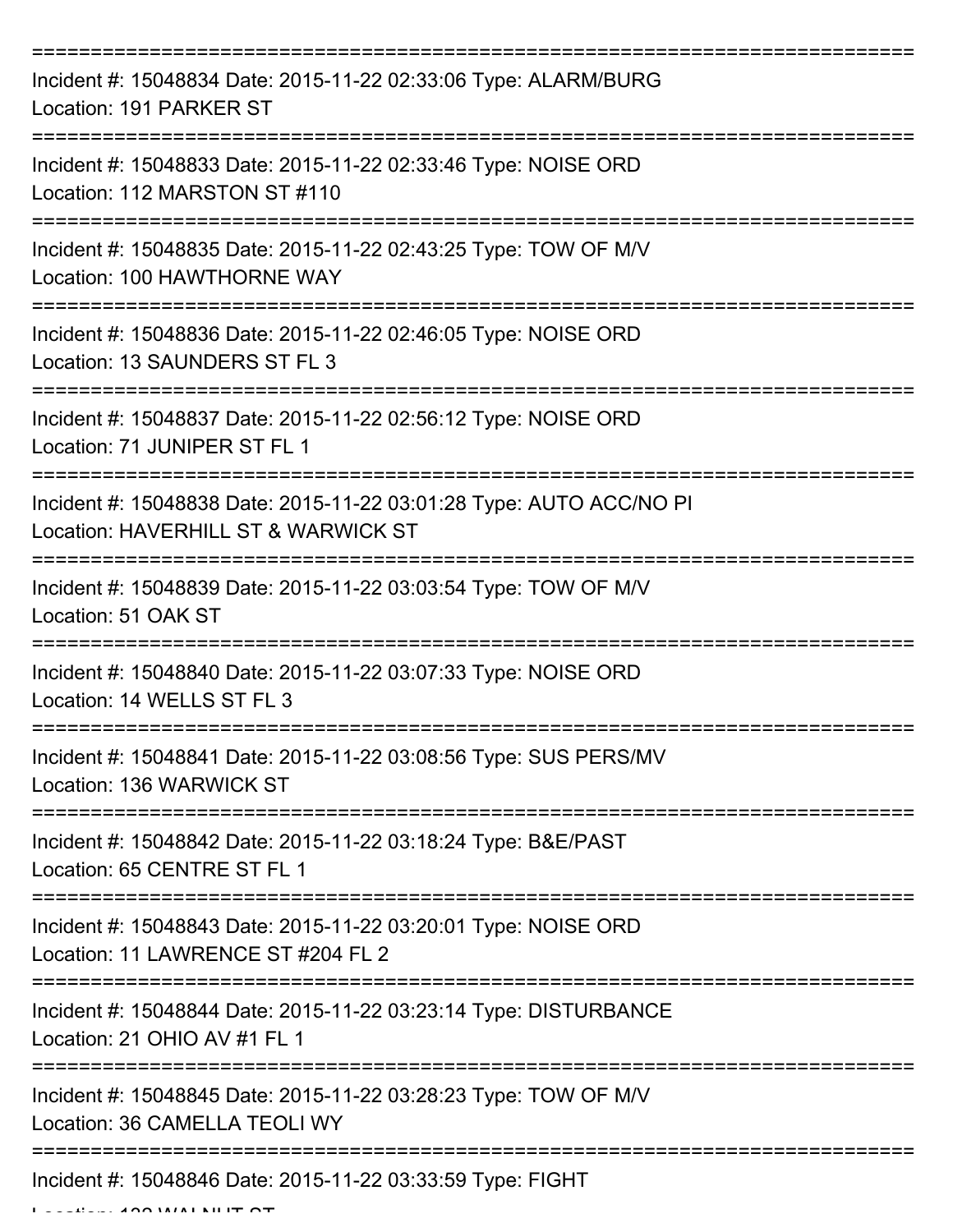| Incident #: 15048847 Date: 2015-11-22 04:01:19 Type: TOW OF M/V<br>Location: 36 CAMELLA TEOLI WY              |
|---------------------------------------------------------------------------------------------------------------|
| Incident #: 15048848 Date: 2015-11-22 04:18:26 Type: B&E/PAST<br>Location: 65 CENTRE ST FL 1                  |
| Incident #: 15048849 Date: 2015-11-22 04:27:08 Type: LOUD NOISE<br>Location: 5 HAVERHILL ST                   |
| Incident #: 15048850 Date: 2015-11-22 04:38:57 Type: TOW OF M/V<br>Location: 26 INMAN ST                      |
| Incident #: 15048851 Date: 2015-11-22 04:39:06 Type: M/V STOP<br>Location: INMAN ST & S BROADWAY              |
| Incident #: 15048852 Date: 2015-11-22 04:44:51 Type: NOTIFICATION<br>Location: 201 ARLINGTON ST               |
| -------------<br>Incident #: 15048853 Date: 2015-11-22 04:47:34 Type: NOTIFICATION<br>Location: 20 KNOX ST    |
| Incident #: 15048854 Date: 2015-11-22 04:57:18 Type: DISTURBANCE<br>Location: CENTRAL BRIDGE / 0 MERRIMACK ST |
| Incident #: 15048855 Date: 2015-11-22 05:00:33 Type: AUTO ACC/UNK PI<br>Location: FOREST ST & HAVERHILL ST    |
| Incident #: 15048856 Date: 2015-11-22 05:08:03 Type: ALARM/BURG<br>Location: DOMINOS PIZZA / 58 S BROADWAY    |
| Incident #: 15048857 Date: 2015-11-22 05:23:15 Type: NOISE ORD<br><b>Location: CGE SARGENT ST</b>             |
| Incident #: 15048858 Date: 2015-11-22 05:45:51 Type: SUS PERS/MV<br>Location: DEMOULAS MARKET / 700 ESSEX ST  |
| Incident #: 15048859 Date: 2015-11-22 05:54:29 Type: FIGHT<br>Location: DENNYS / 160 WINTHROP AV              |
| Incident #: 15048860 Date: 2015-11-22 06:16:46 Type: SHOTS FIRED                                              |

Location: 571 HAV/EDHILL CT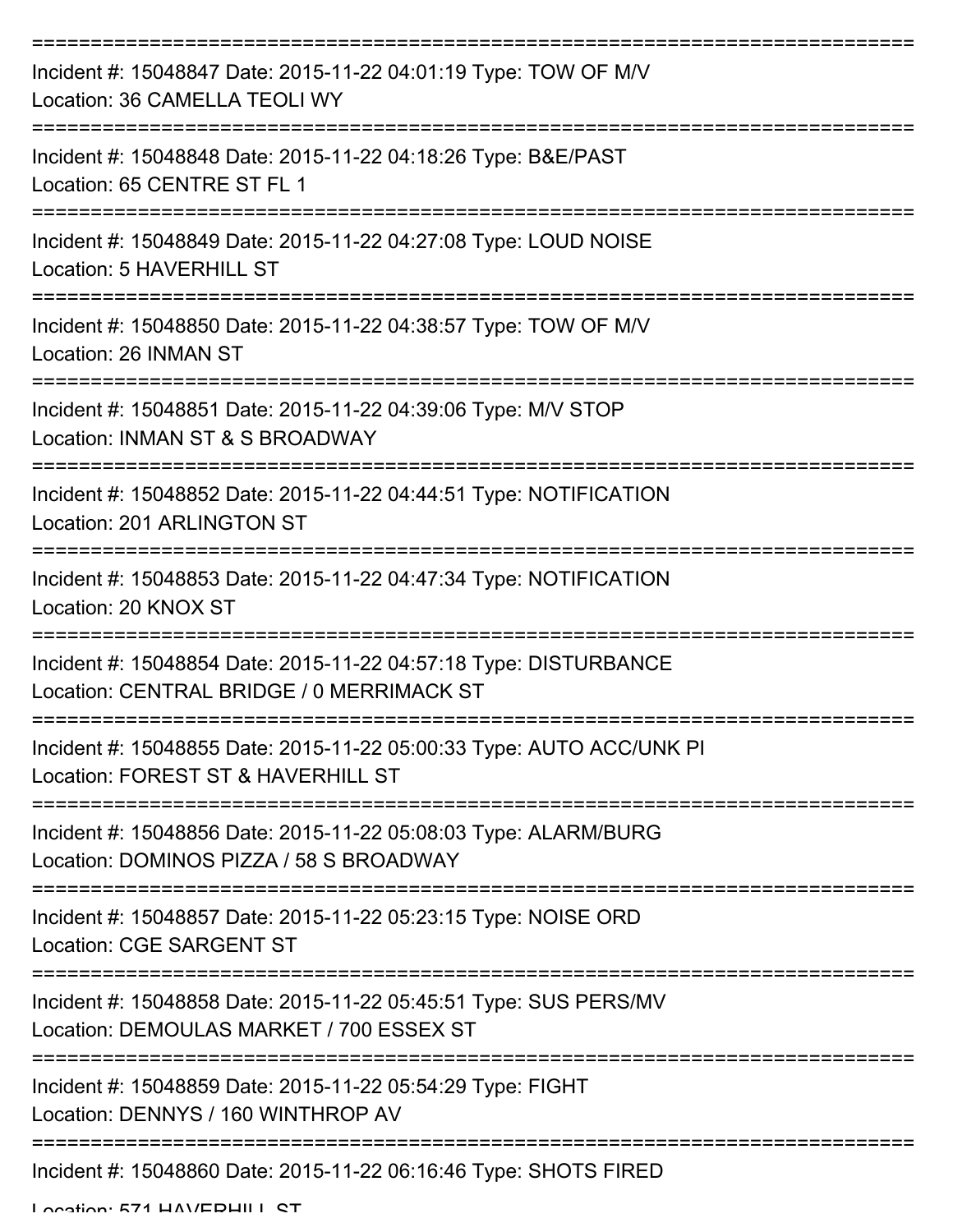| Incident #: 15048861 Date: 2015-11-22 06:36:53 Type: GENERAL SERV<br>Location: S BROADWAY & S UNION ST EXT                |
|---------------------------------------------------------------------------------------------------------------------------|
| Incident #: 15048862 Date: 2015-11-22 08:04:47 Type: PARK & WALK<br>Location: BROADWAY                                    |
| Incident #: 15048863 Date: 2015-11-22 08:12:11 Type: ALARM/BURG<br>Location: 198 GARDEN ST                                |
| Incident #: 15048864 Date: 2015-11-22 08:24:52 Type: M/V STOP<br>Location: ANDOVER ST & TEWKSBURY ST                      |
| Incident #: 15048865 Date: 2015-11-22 08:32:38 Type: SUICIDE ATTEMPT<br>Location: 102 CHESTER ST FL 3                     |
| Incident #: 15048866 Date: 2015-11-22 08:42:28 Type: DOMESTIC/PROG<br>Location: 71 BERKELEY ST FL 1                       |
| Incident #: 15048867 Date: 2015-11-22 08:44:31 Type: MEDIC SUPPORT<br>Location: 65 JUNIPER ST FL 3                        |
| Incident #: 15048868 Date: 2015-11-22 08:54:40 Type: NEIGHBOR PROB<br>Location: 113 S UNION ST                            |
| Incident #: 15048869 Date: 2015-11-22 08:55:37 Type: MEDIC SUPPORT<br>Location: 84 SULLIVAN AV                            |
| ----------------<br>Incident #: 15048870 Date: 2015-11-22 09:38:09 Type: TRESPASSING<br>Location: MCDONALDS / 50 BROADWAY |
| Incident #: 15048871 Date: 2015-11-22 09:40:52 Type: ALARM/BURG<br>Location: 29 BUTLER ST                                 |
| Incident #: 15048872 Date: 2015-11-22 09:45:22 Type: LOUD NOISE<br>Location: 54 E HAVERHILL ST                            |
| Incident #: 15048873 Date: 2015-11-22 09:47:05 Type: BUILDING CHK<br>Location: 60 SPRINGFIELD ST                          |
| Incident #: 15048874 Date: 2015-11-22 09:51:08 Type: TRESPASSING<br>Location: 316 ESSEX ST                                |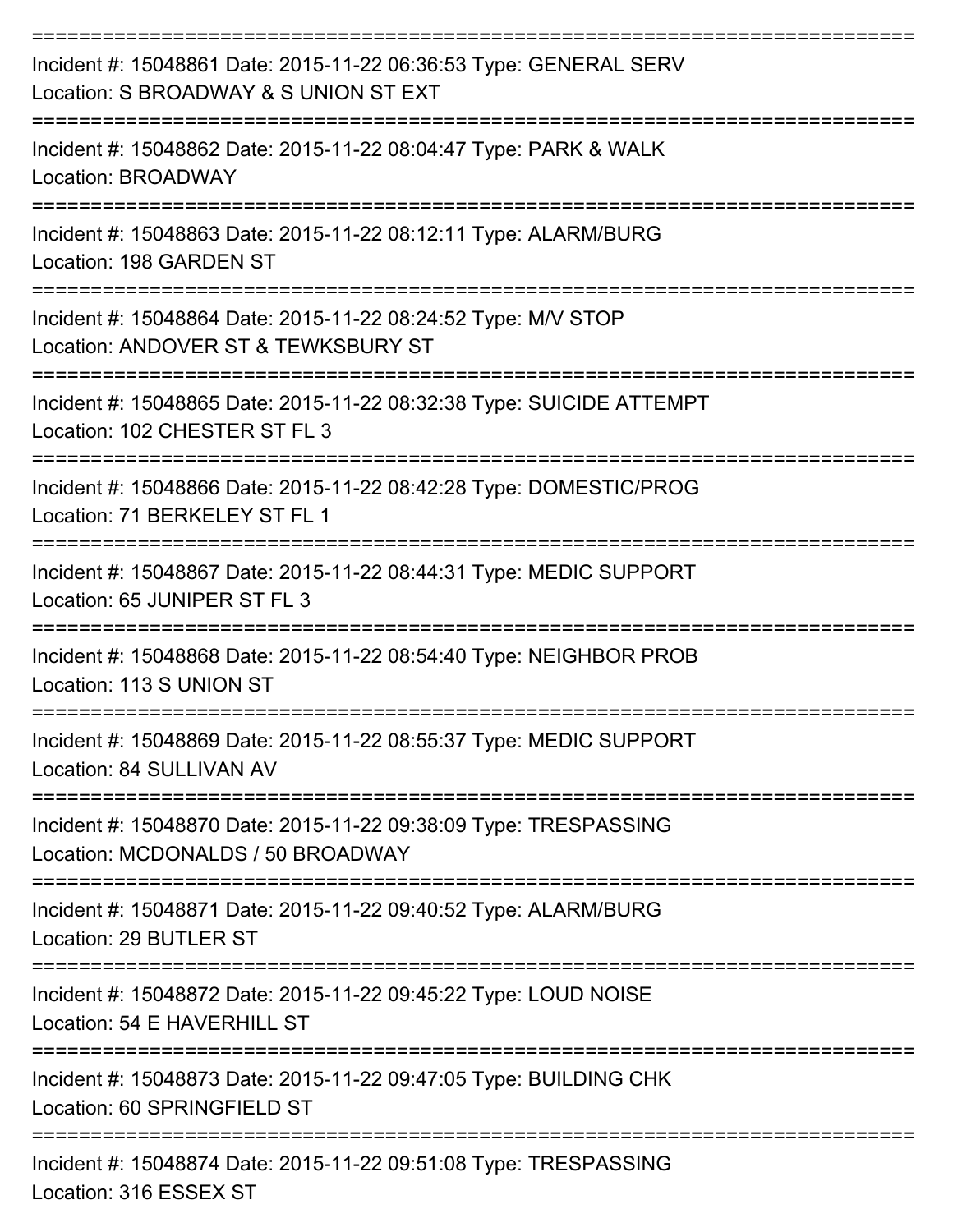| Incident #: 15048875 Date: 2015-11-22 09:53:35 Type: A&B PAST<br>Location: 66 BENNINGTON ST                                              |
|------------------------------------------------------------------------------------------------------------------------------------------|
| Incident #: 15048876 Date: 2015-11-22 10:04:54 Type: UNKNOWN PROB<br>Location: 502 HAVERHILL ST                                          |
| Incident #: 15048877 Date: 2015-11-22 10:14:14 Type: ALARM/BURG<br>Location: 11 BROADWAY<br>-----------------------------                |
| Incident #: 15048878 Date: 2015-11-22 10:27:57 Type: MAL DAMAGE<br>Location: 145 BENNINGTON ST                                           |
| Incident #: 15048879 Date: 2015-11-22 10:45:50 Type: SUS PERS/MV<br><b>Location: PARKER ST</b>                                           |
| Incident #: 15048880 Date: 2015-11-22 11:16:09 Type: B&E/MV/PAST<br>Location: CAMBRIDGE ST & WINTHROP AV<br>:=========================== |
| Incident #: 15048881 Date: 2015-11-22 11:29:57 Type: KEEP PEACE<br>Location: 27 ABBOTT ST                                                |
| Incident #: 15048882 Date: 2015-11-22 11:38:11 Type: INVESTIGATION<br>Location: 149 FERRY ST                                             |
| Incident #: 15048883 Date: 2015-11-22 11:40:00 Type: MAL DAMAGE<br>Location: 4 CURRIER ST FL 1ST                                         |
| Incident #: 15048885 Date: 2015-11-22 11:47:35 Type: GENERAL SERV<br>Location: 248 FARNHAM ST                                            |
| Incident #: 15048884 Date: 2015-11-22 11:49:14 Type: M/V STOP<br>Location: FLORAL ST & HUDSON AV                                         |
| Incident #: 15048886 Date: 2015-11-22 12:15:30 Type: 911 HANG UP<br>Location: 85 TOWER HILL ST FL 1                                      |
| Incident #: 15048887 Date: 2015-11-22 12:23:18 Type: SUS PERS/MV<br>Location: CHESTNUT ST & SHORT ST                                     |
| Incident #: 15048888 Date: 2015-11-22 12:44:37 Type: DISTURBANCE<br>Location: ESSEX ST & LAWRENCE ST                                     |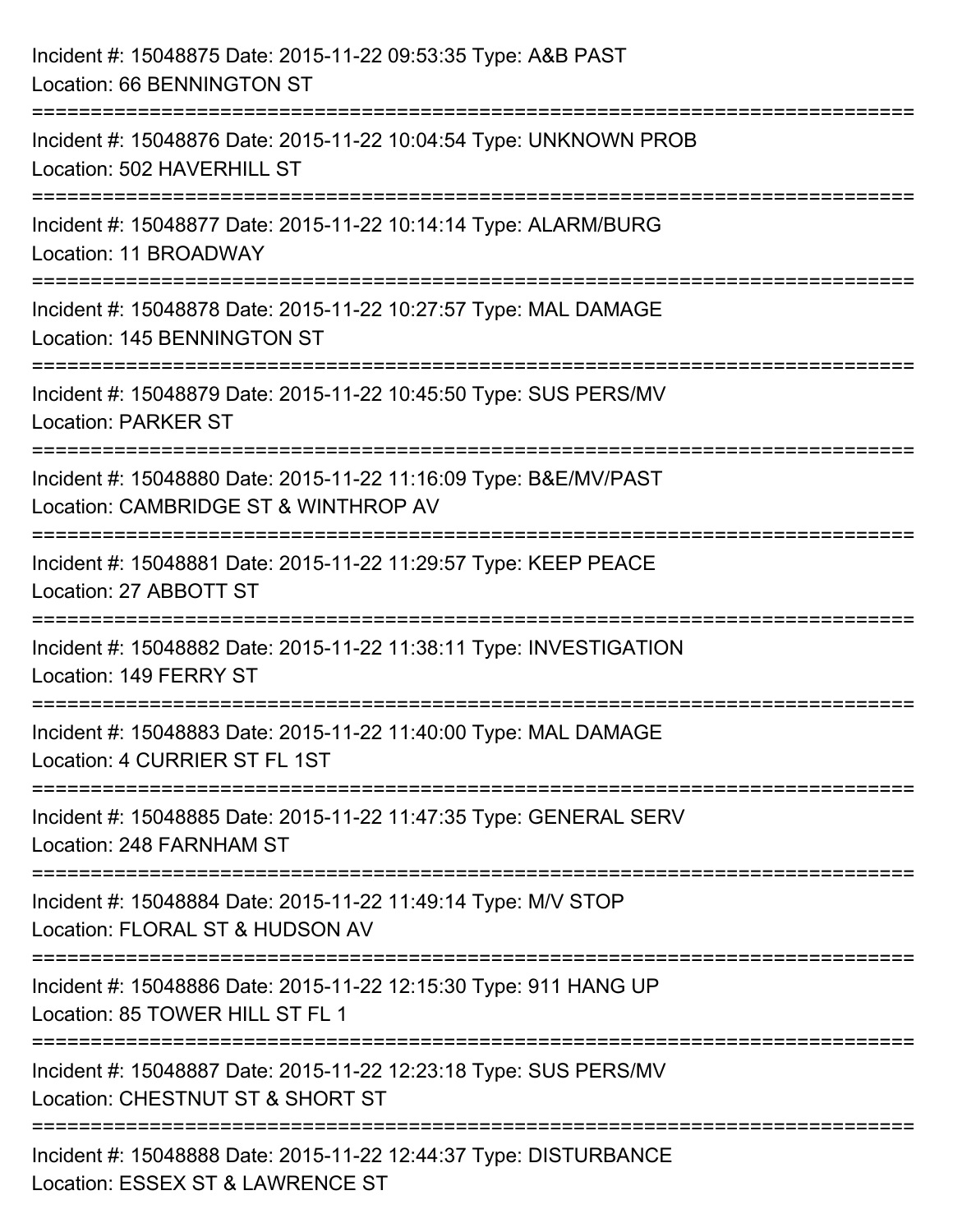| Incident #: 15048889 Date: 2015-11-22 12:48:50 Type: AUTO ACC/NO PI<br>Location: SAM'S FOOD STORE / 389 BROADWAY              |
|-------------------------------------------------------------------------------------------------------------------------------|
| Incident #: 15048890 Date: 2015-11-22 12:51:47 Type: M/V STOP<br>Location: AMESBURY ST & COMMON ST                            |
| Incident #: 15048891 Date: 2015-11-22 12:54:32 Type: SUS PERS/MV<br>Location: CRESCENT ST & FOREST ST<br>;=================== |
| Incident #: 15048892 Date: 2015-11-22 13:31:34 Type: ASSIST FIRE<br>Location: 171 S UNION ST #2                               |
| Incident #: 15048893 Date: 2015-11-22 13:34:31 Type: SEX OFF. PAST<br>Location: 16 AVON ST                                    |
| Incident #: 15048894 Date: 2015-11-22 13:51:12 Type: LIC PLATE STO<br>Location: 355 PARK ST                                   |
| Incident #: 15048895 Date: 2015-11-22 13:53:58 Type: MV/BLOCKING<br>Location: WEST ST & WILLOUGHBY ST                         |
| Incident #: 15048896 Date: 2015-11-22 14:12:36 Type: M/V STOP<br>Location: AMES ST & YALE ST                                  |
| Incident #: 15048897 Date: 2015-11-22 14:25:58 Type: DOMESTIC/PROG<br>Location: 59 JACKSON ST                                 |
| Incident #: 15048898 Date: 2015-11-22 14:29:04 Type: HIT & RUN M/V<br><b>Location: SOUTH UNION ST</b>                         |
| Incident #: 15048899 Date: 2015-11-22 14:41:43 Type: SUS PERS/MV<br>Location: 190 LAWRENCE ST                                 |
| Incident #: 15048900 Date: 2015-11-22 15:21:45 Type: AUTO ACC/NO PI<br>Location: 231 WATER ST                                 |
| ==========================<br>Incident #: 15048901 Date: 2015-11-22 15:37:22 Type: RAPE<br>Location: 16 AVON ST               |
| Incident #: 15048902 Date: 2015-11-22 15:49:25 Type: THREATS<br>Location: 19 GALE ST                                          |

===========================================================================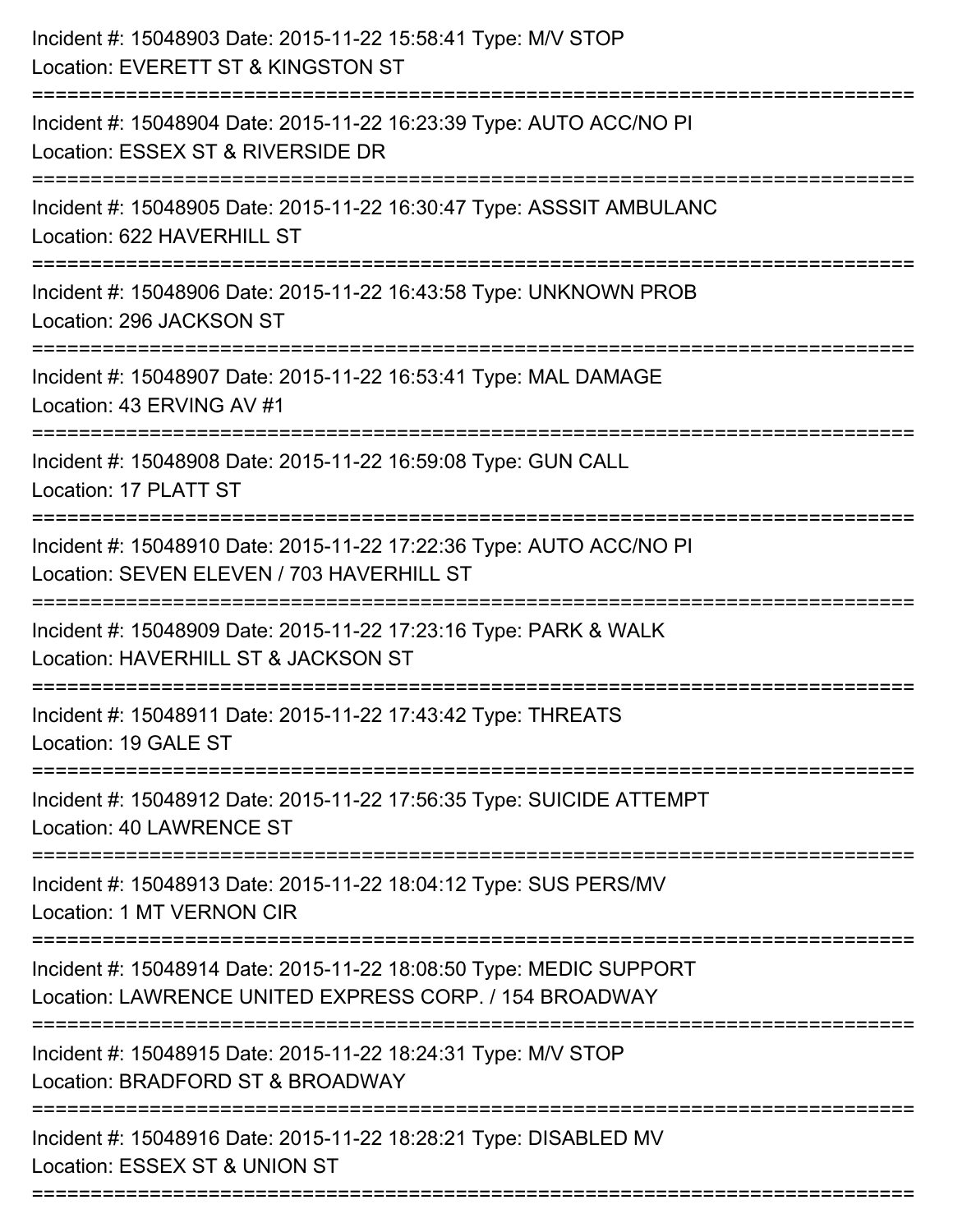Location: 193 LOWELL ST FL 1

| Incident #: 15048918 Date: 2015-11-22 18:42:00 Type: A&B D/W PAST<br>Location: 313 LOWELL ST                               |
|----------------------------------------------------------------------------------------------------------------------------|
| Incident #: 15048919 Date: 2015-11-22 19:14:49 Type: AUTO ACC/NO PI<br>Location: HAMPSHIRE ST & LOWELL ST                  |
| Incident #: 15048920 Date: 2015-11-22 19:32:43 Type: THREATS<br>Location: 291 BROADWAY                                     |
| Incident #: 15048921 Date: 2015-11-22 19:36:39 Type: ROBBERY ARMED<br>Location: 479 S BROADWAY #2 FL 1                     |
| Incident #: 15048922 Date: 2015-11-22 19:39:34 Type: GEN OFFENCES<br><b>Location: 4 CRESCENT ST</b>                        |
| ==================================<br>Incident #: 15048923 Date: 2015-11-22 19:45:51 Type: FIGHT<br>Location: 6 DIAMOND ST |
| Incident #: 15048924 Date: 2015-11-22 19:48:54 Type: MEDIC SUPPORT<br>Location: CENTRAL BRIDGE / 0 MERRIMACK ST            |
| Incident #: 15048925 Date: 2015-11-22 19:58:09 Type: NOISE ORD<br>Location: 443 HIGH ST FL 1                               |
| Incident #: 15048926 Date: 2015-11-22 20:22:21 Type: MV/BLOCKING<br>Location: VALLEY FORUM / 654 S UNION ST                |
| Incident #: 15048927 Date: 2015-11-22 20:31:53 Type: COURT DOC SERVE<br>Location: 257 BROADWAY                             |
| Incident #: 15048928 Date: 2015-11-22 20:55:28 Type: HIT & RUN M/V<br>Location: 117 DORCHESTER ST                          |
| Incident #: 15048929 Date: 2015-11-22 21:08:45 Type: A&B D/W PAST<br>Location: 2 AMESBURY ST                               |
| Incident #: 15048930 Date: 2015-11-22 21:48:48 Type: DOMESTIC/PROG<br>Location: 319 HIGH ST FL 1                           |
|                                                                                                                            |